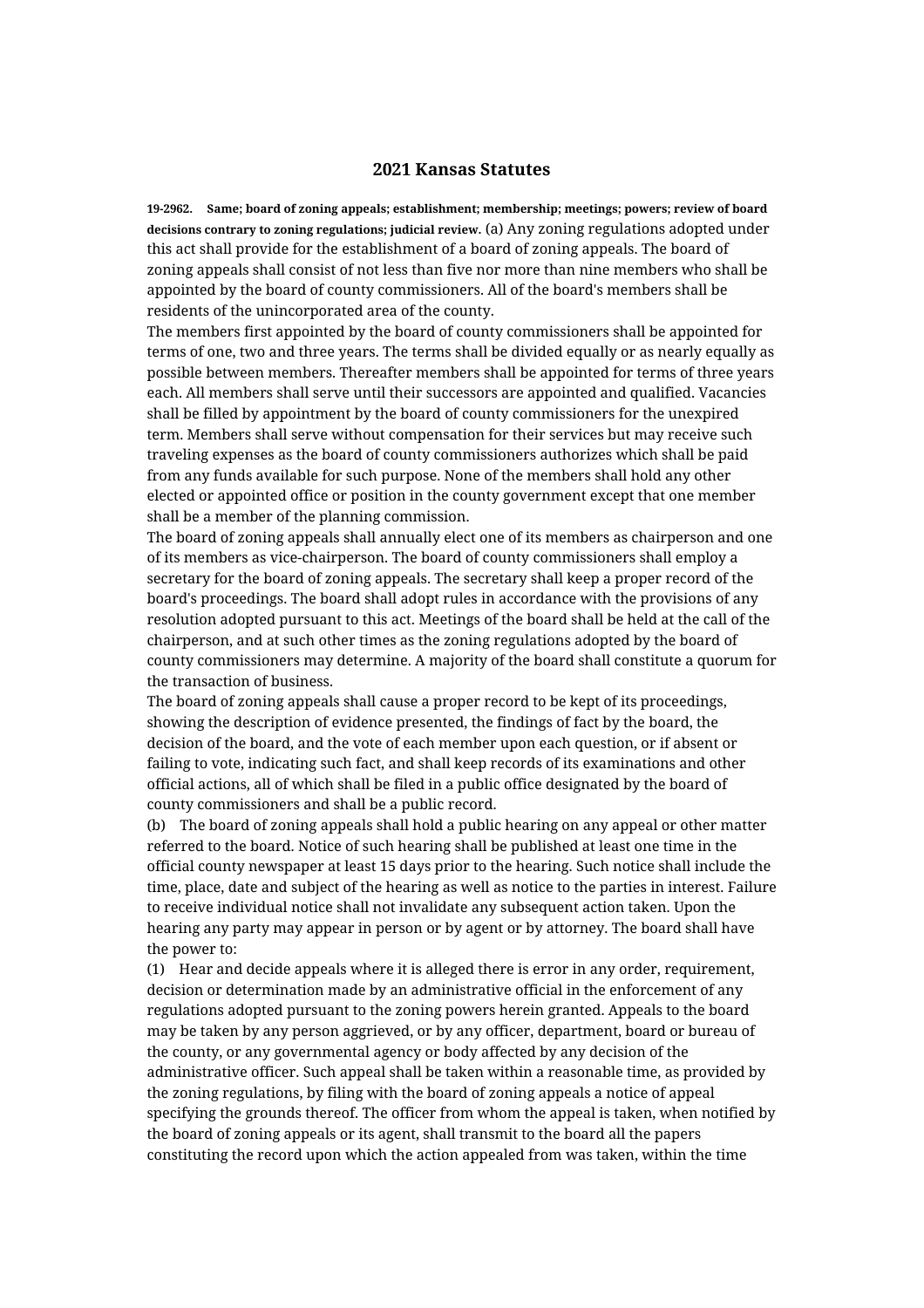period established by the rules of the board.

(2) Authorize in specific cases a variance from the specific terms of the zoning regulations which will not be contrary to the public interest where, due to special conditions, a literal enforcement of provisions of the regulations will, in an individual case, result in unnecessary hardship, and provided that the spirit of the regulations shall be observed, public safety and welfare secured, and substantial justice done. The board of zoning appeals shall not have the power to grant variances regarding uses permitted within zoning districts, but shall be limited to granting variances on matters including, but not limited to, building height, setbacks, lot size and lot dimensions, as provided by the zoning regulations. A request for a variance may be granted in such individual case, upon a finding by the board of zoning appeals that all of the following conditions have been met: (A) The variance requested arises from such condition which is unique and which is not ordinarily found in the same zoning classification, and is created by the zoning regulations and not by an action or actions of the property owner or the applicant; (B) the granting of the variance will not adversely affect the rights of adjacent property owners or residents; (C) the strict application of the provisions of the zoning regulations of which variance is requested will constitute unnecessary hardship upon the property owner represented in the application; (D) the variance desired will not adversely affect the public health, safety, morals, order, convenience, prosperity or general welfare; and (E) granting the variance desired will not be opposed to the general spirit and intent of the zoning regulations.

In exercising such powers, the board of zoning appeals, in conformity with the provisions of this act, may reverse or affirm, wholly or partly, or may modify the order, requirement, decision or determination, and to that end shall have all the powers of the administrative official from whom the appeal is taken. The board of zoning appeals shall render its decision within 10 days of the conclusion of the hearing.

Any decision of the board of zoning appeals which is contrary to existing zoning regulations shall not be effective until approved by the board of county commissioners. Such decision and the record thereon shall be submitted to the board of county commissioners within two weeks of such decision and the board of county commissioners, within two weeks after receipt thereof, shall approve the decision of the board of zoning appeals or shall call for a public hearing before the board of county commissioners for the purpose of reviewing and reconsidering such decision. The failure of the board of county commissioners to act within the two-week period shall constitute approval of the decision of the board of zoning appeals. The public hearing shall be called by following the same notice requirements specified for public hearings on matters before the board of zoning appeals. The failure by parties in interest to receive individual notice shall not invalidate any subsequent action taken. At such hearing any party may appear in person or by agent or by attorney.

The board of county commissioners, in reconsidering a decision of the board of zoning appeals, shall cause a proper record to be kept of its proceedings, showing the description of evidence presented, the findings of fact by the board, the decision of the board, and the vote of each member upon each question, or if absent or failing to vote, indicating such fact, and shall keep records of its examinations and other official actions, all of which shall be filed in a public office designated by the board of county commissioners and shall be a public record.

In reconsidering a decision of the board of zoning appeals, the board of county commissioners, after conducting the public hearing specified herein and within a reasonable time, shall approve, modify and approve, or overturn the decision of the board of zoning appeals.

Any person, official or governmental agency dissatisfied with any order or determination of the board of zoning appeals or the board of county commissioners may bring an action in